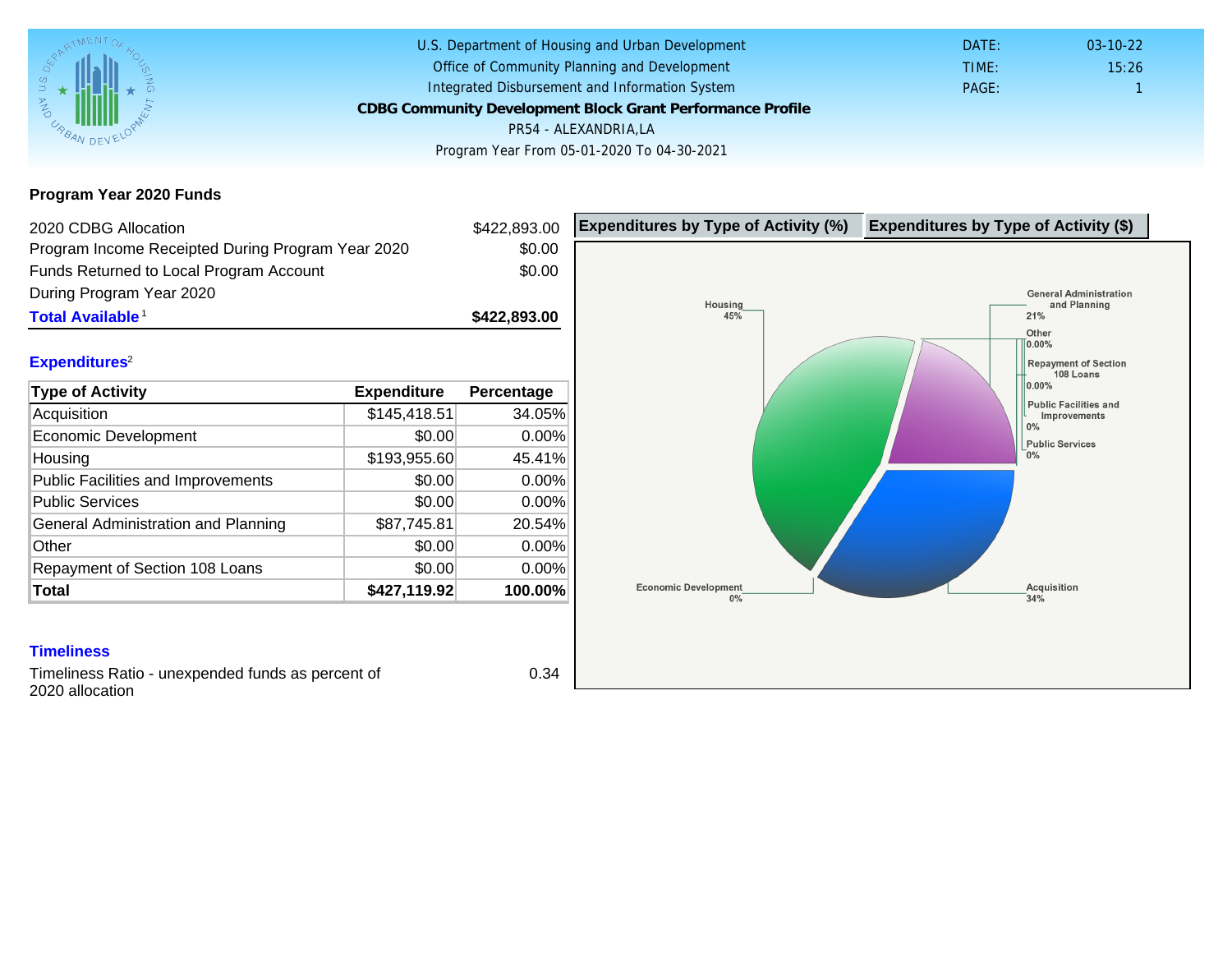## Program Targeting

| 1 - Percentage of Expenditures Assisting Low-<br>and Moderate-Income Persons and Households<br>Either Directly or On an Area Basis <sup>3</sup>                                                                              | 57.15%   |
|------------------------------------------------------------------------------------------------------------------------------------------------------------------------------------------------------------------------------|----------|
| 2 - Percentage of Expenditures That Benefit<br>Low/Mod Income Areas                                                                                                                                                          | 22.52%   |
| 3 -Percentage of Expenditures That Aid in The<br>Prevention or Elimination of Slum or Blight                                                                                                                                 | 42.85%   |
| 4 - Percentage of Expenditures Addressing<br><b>Urgent Needs</b>                                                                                                                                                             | $0.00\%$ |
| 5-Funds Expended in Neighborhood<br>(Community For State) Revitalization Strategy<br>Areas and by Community Development<br>Financial Institution.<br>6-Percentage of Funds Expended in<br>Neighborhood (Community For State) | \$0.00   |
| Revitalization Strategy Areas and by Community<br>Development Financial Institution                                                                                                                                          | $0.00\%$ |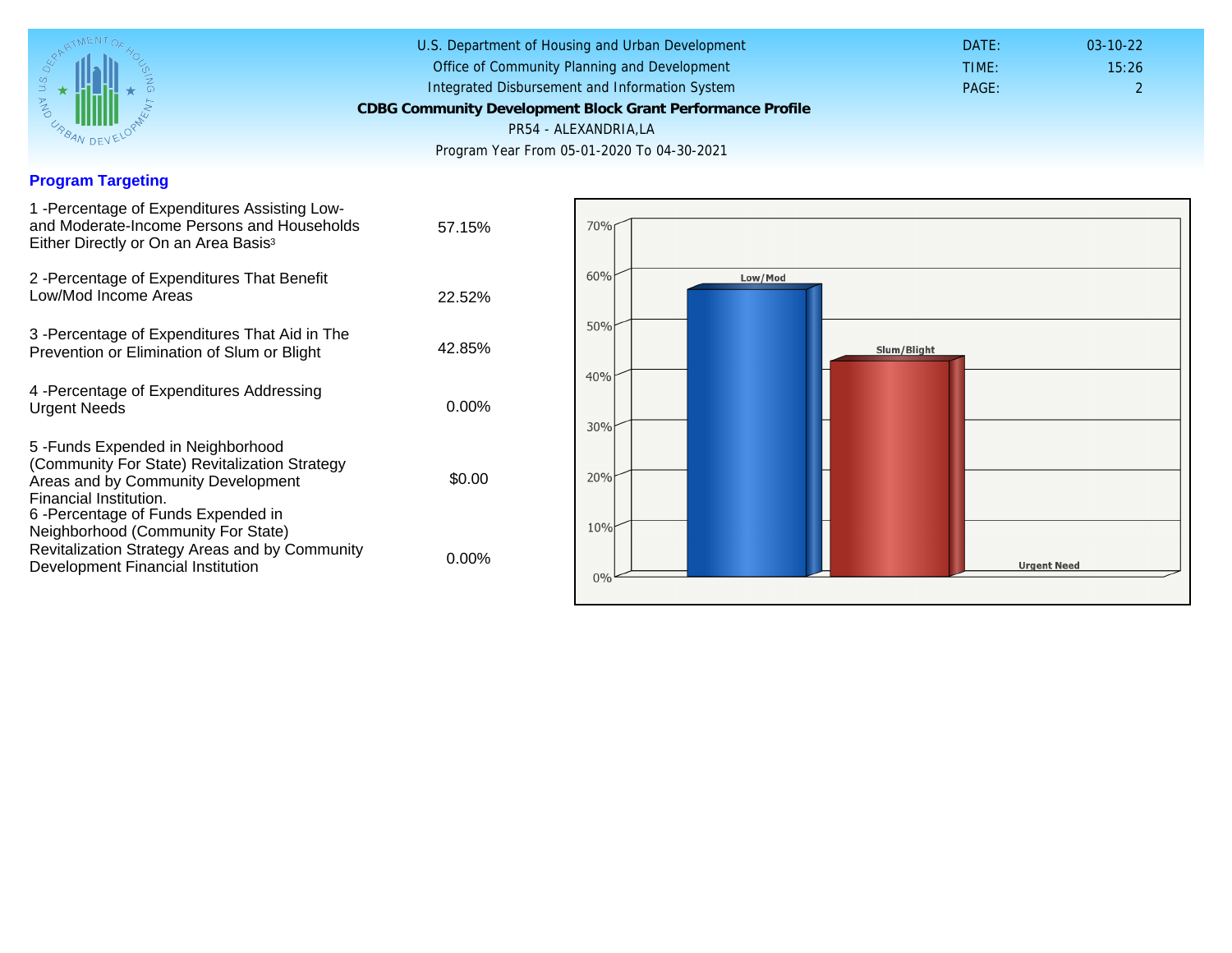## CDBG Beneficiaries by Racial/Ethnic Category <sup>4</sup>

| Race                                              | Total    | Hispanic |
|---------------------------------------------------|----------|----------|
| White                                             | 15.38%   | $0.00\%$ |
| Black/African American                            | 84.62%   | $0.00\%$ |
| Asian                                             | $0.00\%$ | $0.00\%$ |
| IAmerican Indian/Alaskan Native                   | 0.00%    | $0.00\%$ |
| lNative Hawaiian/Other Pacific Islander           | $0.00\%$ | $0.00\%$ |
| American Indian/Alaskan Native & White            | 0.00%    | $0.00\%$ |
| Asian & White                                     | 0.00%    | $0.00\%$ |
| Black/African American & White                    | $0.00\%$ | $0.00\%$ |
| Amer. Indian/Alaskan Native & Black/African Amer. | $0.00\%$ | $0.00\%$ |
| <b>Other multi-racial</b>                         | $0.00\%$ | 0.00%    |
| Asian/Pacific Islander (valid until 03-31-04)     | 0.00%    | 0.00%    |
| Hispanic (valid until 03-31-04)                   | $0.00\%$ | $0.00\%$ |

## Income of CDBG Beneficiaries

| Income Level                          | Percentage |
|---------------------------------------|------------|
| Extremely Low Income (<=30%)          | 53.85%     |
| Low Income (30-50%)                   | 46.15%     |
| Moderate Income (50-80%)              | $0.00\%$   |
| Total Low and Moderate Income (<=80%) | 100.00%    |
| Non Low and Moderate Income (>80%)    | $0.00\%$   |